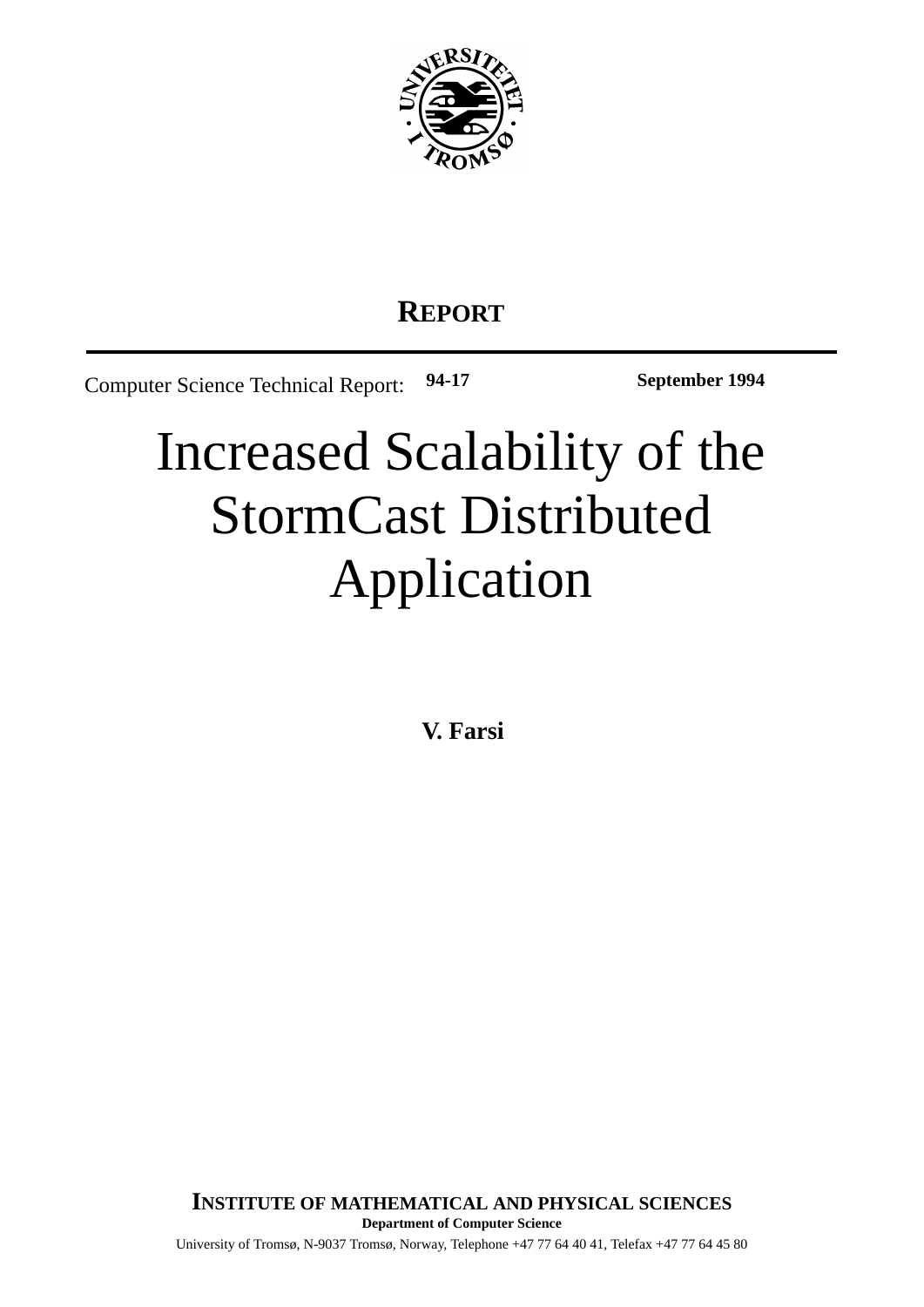# Increased Scalability of the StormCast Distributed Application

#### **V. Farsi**

Department of Computer Science, Institute of Mathematical Sciences, University of Tromsø, N-9037 Tromsø, Norway

### **Abstract**

Scaling is recognized as a primary concern in developing distributed applications. Scaling problems occur when an application reach its upper boundary in some way or another. This paper describes the considerations made in the redesign of the StormCast distributed application to achieve more scalability. Naturally, there can be many factors that restrict a system's scalability. The challenge meeting the designers of distributed applications is to limit the influence of such factors. In this paper we focus on modularity, decentralized approach to design of application, transparent naming, caching of information, replicated data and services in order to enhance scalability.

#### **1 Introduction**

Scalability is one of the properties which distinguish distributed computing radically from both centralized and network computing. Unlike centralized time sharing environments, ideally, there is no limitation for the maximum size of a distributed computing environment. Naturally, there can be many factors that restrict a system's scalability (Mullender, 1989). The challenge meeting the designers of distributed software is to limit the influence of such factors.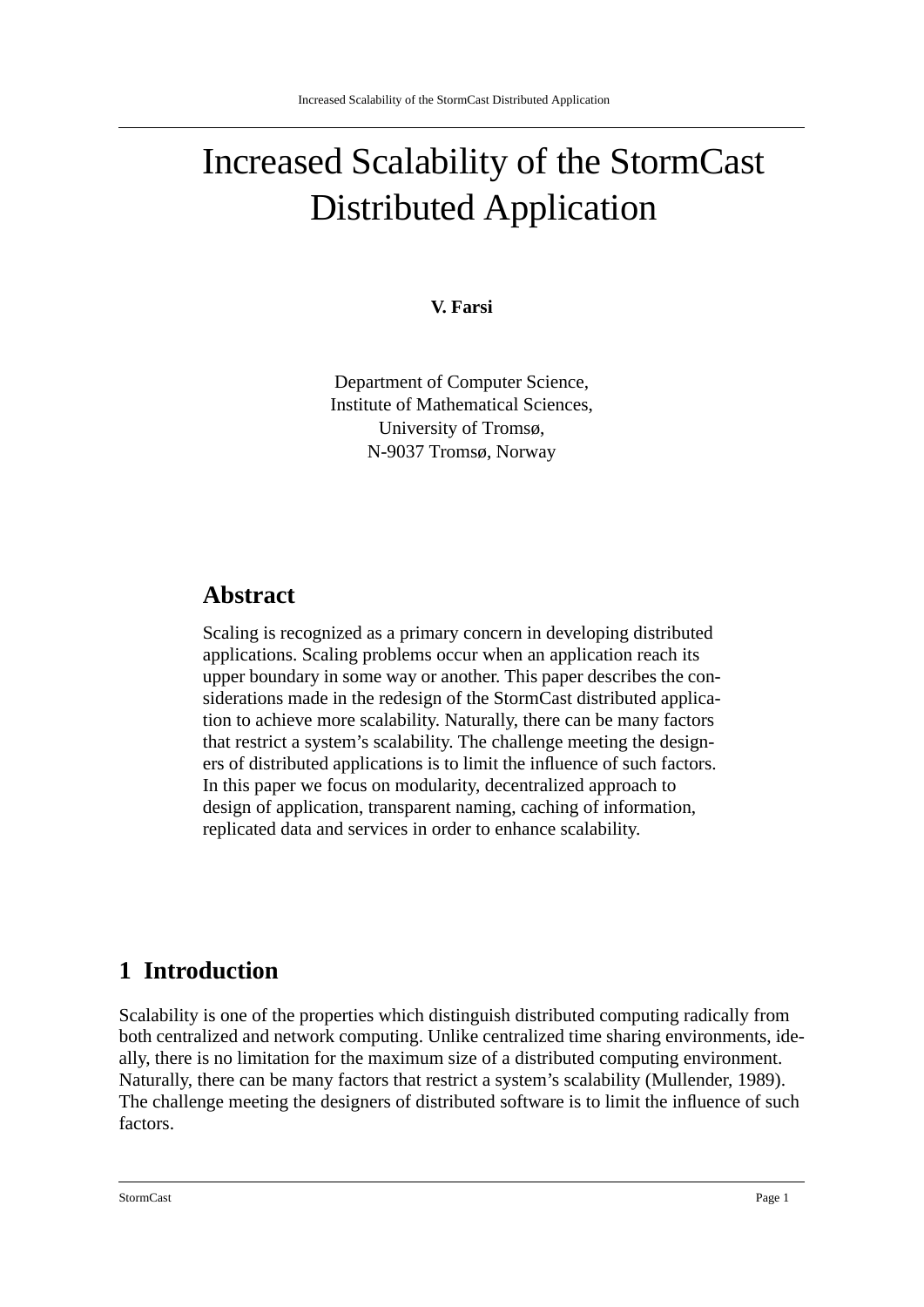The scaling of a distributed system or application reflects the successfulness of the system. As a distributed system or application grows, enabling more users (or groups of users) to communicate and more information to be shared, it becomes an increasingly valuable resource. There is then a considerable incentive to allow users who were originally outside the scope of the system to be included in it (Satyanarayanan, 1992).

Distributed systems and application can grow easily by using additional components. This modular growth has an important feature for scaling. Adding new components (processors or processing nodes) makes it possible to decompose applications into threads of control that execute in parallel. This kind of parallelism is often used to enhanced higher performance. Specially in distributed environments based on a workstation model, adding new users implies adding new processing nodes (like a workstation). These will all be part of the common resources. In other words the benefits of incremental growth will be much higher than the disadvantages.

The objective of the StormCast project is to construct distributed applications in a controlled manner. One of the fundamental questions in this respect is the degree of scaling of the system. This paper addresses scaling of distributed applications and presents necessary actions to be taken in order to increase the scalability of the StormCast application. The discussion covers the effect of modularity; naming and scalability; replication and caching; interprocess communication; and, administration and heterogeneity.

## **2 Overview of the StormCast version 2.1 application**

The StormCast application has been developed in several iterations (Hartvigsen and Johansen, 1988; Johansen and Hartvigsen, 1991; Johansen, 1993). The architecture of the StormCast version 2.1 is illustrated in figure 1. The architecture consists of six layers: the monitoring layer, the collection layer, the data storage layer, the application layer, the information storage layer, and the user interface layer.

The monitoring layer consists of a set of loggers and monitoring stations. A logger is a dedicated computer which is connected to a few sensors. The logger converts analog input from the sensors to digital values and calibrates the data to physical quantities. The logger also stamps the data with the current location and time values. Usually, a logger requests data at certain predefined intervals and store them in a local cache. The local caching is done in order to be able to reply to the requests even if the data can not be obtained from the sensors.

The collection layer is responsible for collecting the monitored data from the bottom layer. The data are filtered and transmitted to the upper layer. The collection layer consists of a set of replicated collection modules. Each replicated module is responsible for the collection of raw data from one or several geographical areas. Higher layers can request data from a certain area. These requests are handled by the collection layer. For the reason of availability, the requested data will also be cached locally in this layer. If current data is impossible to obtain from the monitoring layer, cached data will be returned as responses on requests from higher layers. The timestamps always follows the data, so the higher layers can validate the data based on these timestamps.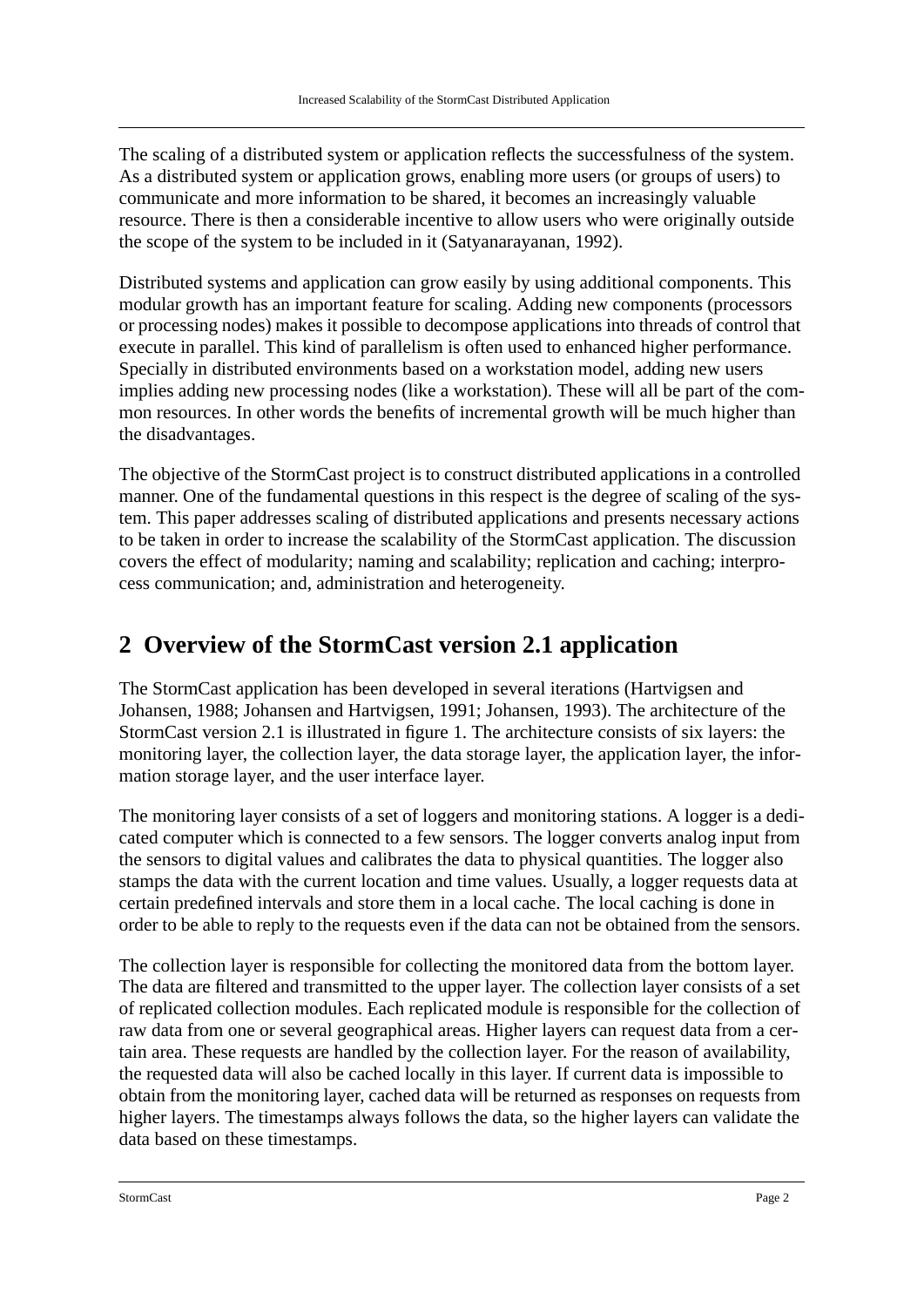

**FIGURE 1. The StormCast architecture.**

The data storage layer is the first layer where data is permanently stored. This layer consists of a set of replicated modules too. These modules send request to the collection layer modules concerning data from certain geographical areas at predefined frequencies. These modules store the obtained data and replies with retrieved data when requested from higher levels.

The application layer contains different types of services (applications) converting raw data into information. The modules in this layer request data from collection layer, storage layer or other applications.

In the StormCast application a distinction is made between the raw data and the information (processed data). The information storage layer provides the same set of services as the data storage layer, but information is stored at this layer.

The user interface layer creates and manages the user dialogues. The layer has mainly two tasks. Collection of data and information requested by the user, and presentation of the collected data or information to the user. Typically, a client module is activated for each requested service. This client module interacts with one or several services, logically found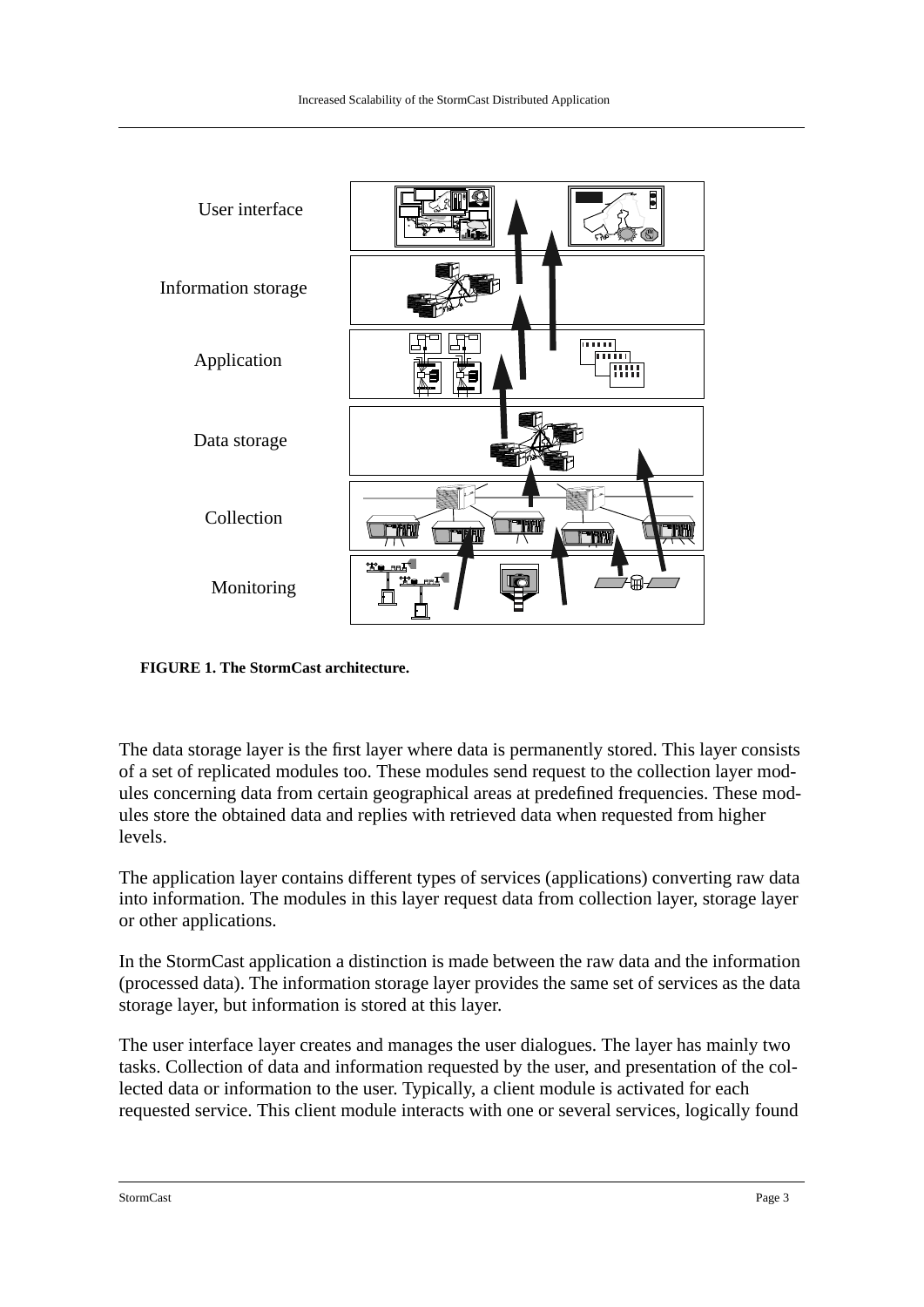in lower layers of the architecture to get the information requested. The presentation of data is done by using weather maps and other visualization techniques.

# **3 Scaling aspects of StormCast**

#### **3.1 Modularity**

High modularity is one of the features of the StormCast architecture. A modular and layered architecture is a recognized way to structure modern systems and applications. A modular and layered architecture enhances the scalability of the application because such an architecture eases the changes in the application or system and presents the different levels of abstraction. Software engineering recognizes the maintenance and modification as an important activity in the software life-cycle. A module is used exclusively through an external interface. The internal structure and data in the modules are encapsulated. Such an encapsulation minimizes the changes in environments as a result of change in a module.

The StormCast application has gone through a lot of changes to improve the scalability. One of the latest changes in StormCast was motivated by enhancing modularity and decentralism. As described earlier, the collection, the data storage and the information storage layers consist of modules which collect data or information from layers below and serve the requests from layers above them. In the earlier versions of StormCast (up to version 1.9) these two functionalities were implemented in the same process. The problem with this approach was that these modules could easily be overloaded by requests from higher level clients, while they were blocking and waiting for reply from lower layer services. Using light weight processes in StormCast version 2.0 and 2.1 reduced but not solved this problem. Waiting for reply from other servers and replying to requests in the same time made these processes potential bottlenecks, especially when data should be collected from different lower layer servers.

In order to reduce this potential bottleneck, Farsi (1993) have separated these to functions using to different modules, a collector module and a serving module. The collector module sends request to the lower layer servers, receives data or information, and hands them to the serving modules. The serving module will just receive data and requests from other modules.

#### **3.2 Naming**

One of the fundamental issues in any application is how different entities are named. Names have been widely used in centralized computer systems as a convenient way of referring to shared resources and entities. In a distributed environment there are more resources and entities to name and the amount of resources are growing. Furthermore these entities are spread over (a) network(s) connecting all processing and peripheral devices. A naming facility for a distributed system should thus be involved not only in different entities but also in communication (Goscinski, 1991).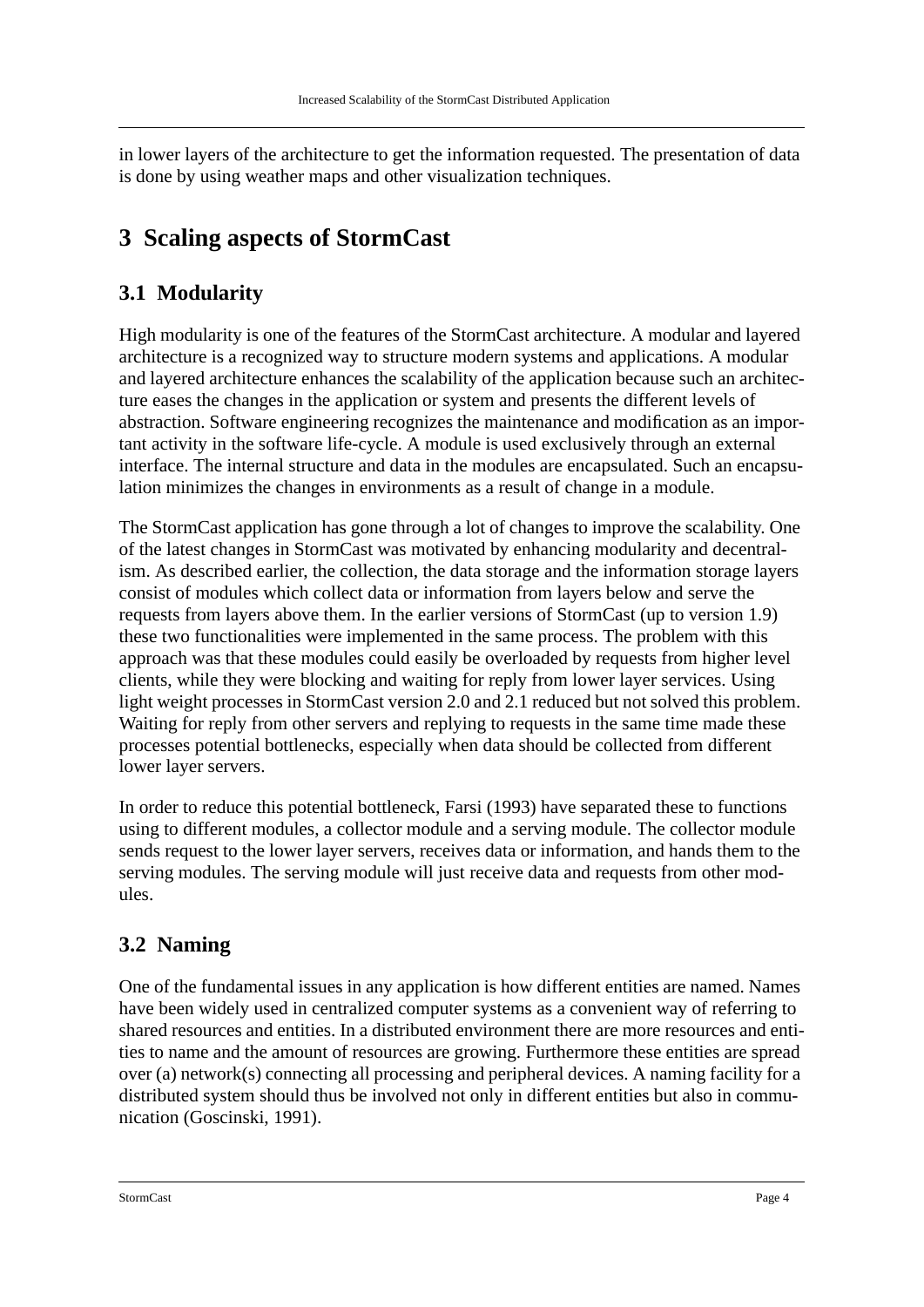Naming is closely related to the location of the shared entities. In a distributed environment there are three basic terms related to locating an entity: a name, an address, and route. The name of an entity specifies what a user or a process seeks. An address specifies where this entity is, and the route specifies how to get there. For the users of a distributed application it is inconvenient to remember the address and the route. This is specially the fact when the application grows in size. For users of a large application it is convenient to remember a logical name. Names used with such a location transparency has other benefits too. In a distributed environment it is often necessary or desirable to move entities like processes and files from one node to another. The use of location transparent names allows such movement without forcing the users to learn about the new location of entities.



**FIGURE 2. A hierarchial name space in StormCast.**

In the StormCast application we have used a transparent name scheme. Each kind of data entities constitutes a hierarchial structured name space. As illustrated in figure 2 the logical name for a data entity is a leaf node in the hierarchial structured name space for that kind of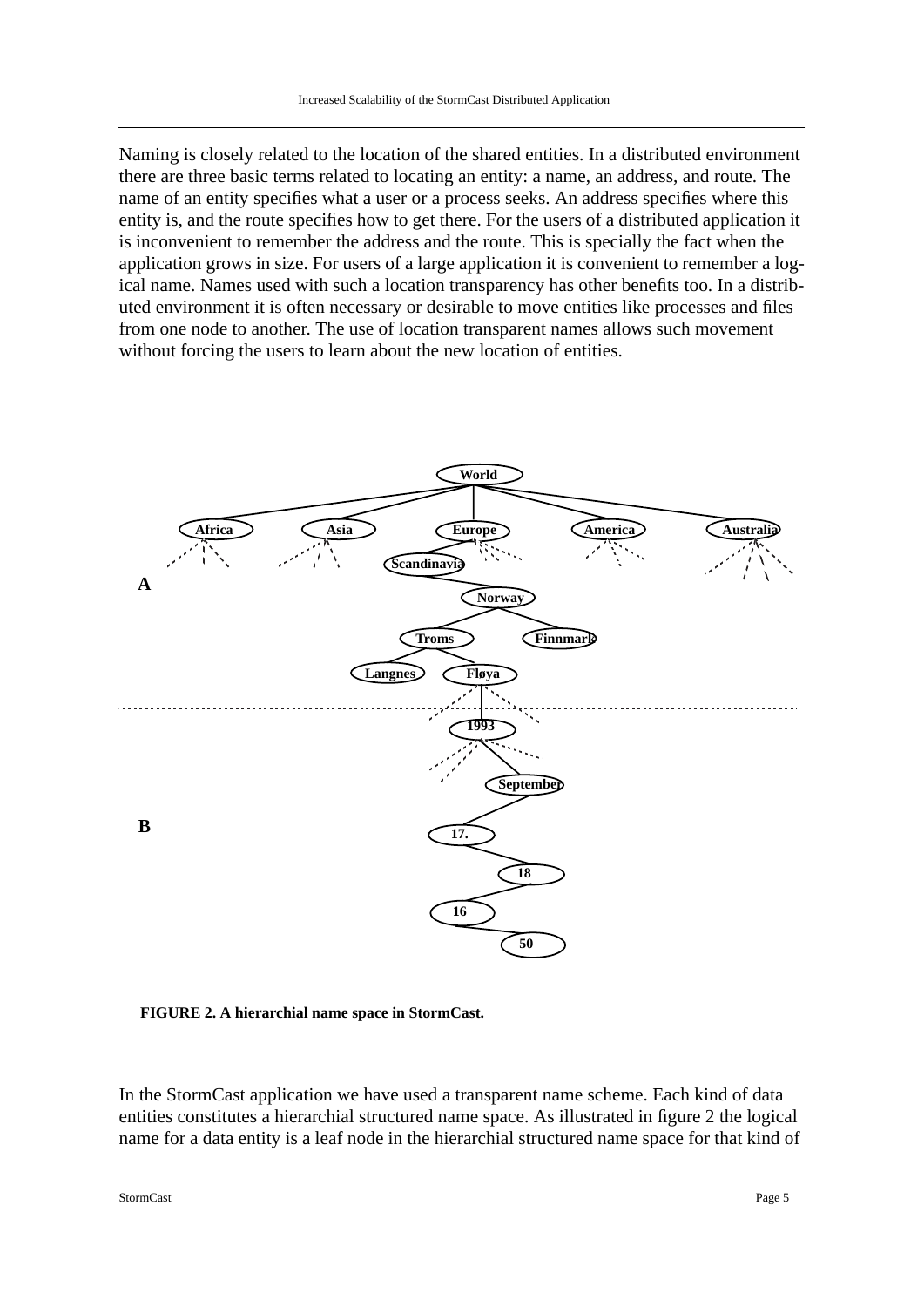data entities. Such a partitioned logical name consists of information about the location the data was collected and the size of the collected data. Users of the application can use this logical name to identify any kind of collected data in a transparent way. The actual location of the data is detected by an interface process which contacts the name service and obtains the address of the server or service group holding that data and the file in which the data is stored. The information are handed to the processes which collect the data or information from lower layers. Both address, route (i.e., path name) and file name are transparent to the users.

The name service of StormCast is decomposed in different services located in the different layers of the application. This is done to enhance decentralism and hence scalability. The generation of name for a data entity is done by the server or service which keeps that entity. The name services are only responsible for storing name and location information from the services in their layer and responding to the location information from the clients in upper layers. In other words, the activities related to generating and retrieving of names are decentralized to avoid scaling problems.



**FIGURE 3. The interactions for locating and collecting data.**

#### **4 Data storage and access**

Data and information are permanently stored in the data storage and the information storage layers respectively. All stored data and information in StormCast are immutable – once data or information is stored permanently it will not be changed. This property eases access to the stored data. The main kind of data stored are logger data. We have chosen to store this kind of data in sequential files. This is done to avoid the centralized approach a traditional data base represents. Logger data is stored on files sequentially and retrieved by using an index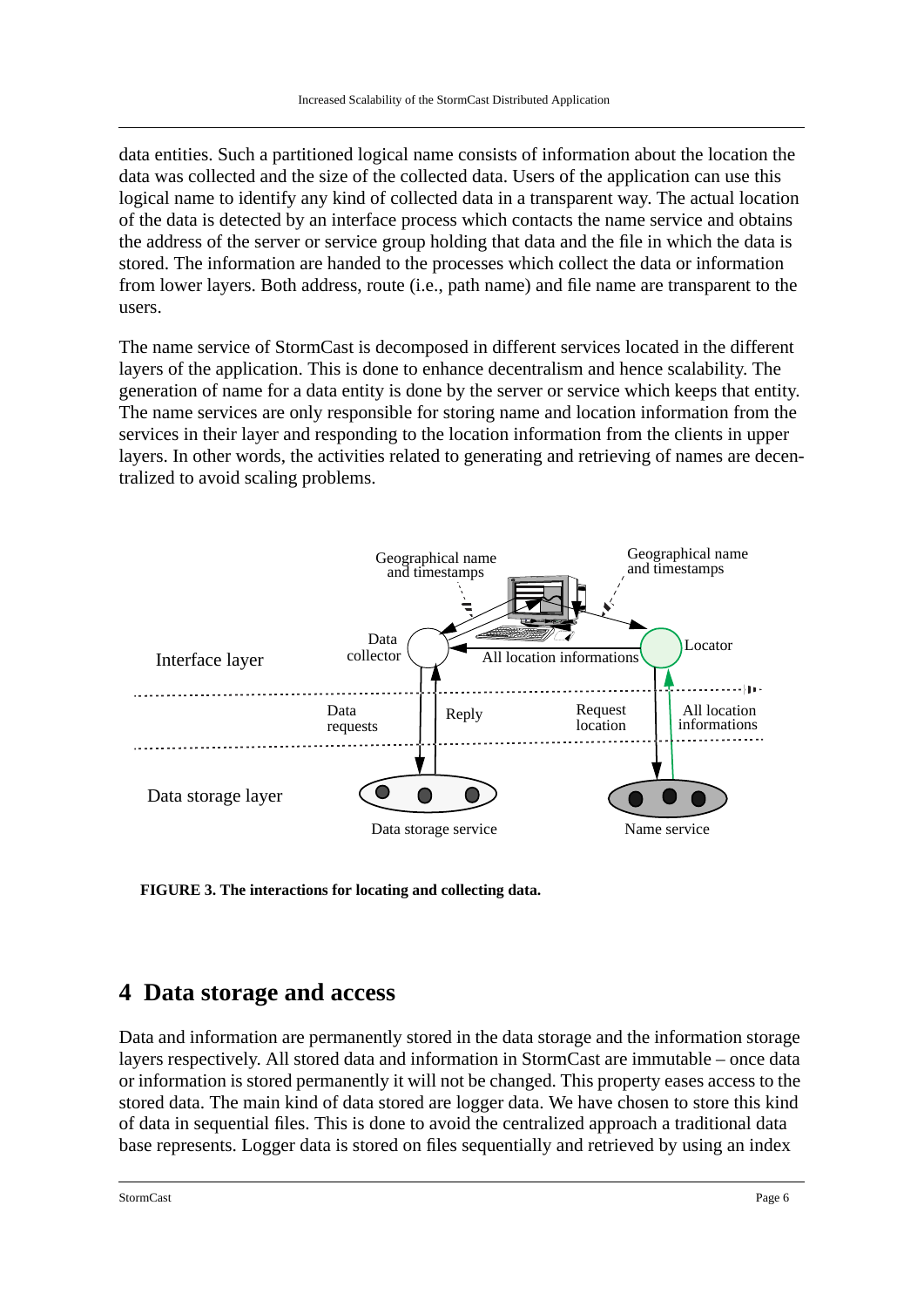and the number of bytes. The index and the number of bytes are easily computed knowing the time stamp of the first stored data-unit, the timestamps for period of time data is wanted, the length of a data-unit in bytes and the interval by which data is stored on file. This computation is done by the client process that requests the data. One way to enhance scalability is to place as much work as possible on clients. A client will receive the time stamp of the first stored data-unit in a file as a part of the location information from the name service. Other necessary information for this computation, like the storing interval and the length of a data-unit, are constant.

The use of files is also motivated by the caching of whole files at the client-node. This will be discussed in the next chapter.

Replication of stored data in StormCast is a way to enhance availability of data and hence scalability. Data replication in Stormcast is based on replicated storage services. Replicated services represent a decentralized approach to the accessing of data. This kind of replication makes it possible to send the different requests to different servers, or choose the nearest server, which again increase the performance.

#### **4.1 Caching in StormCast**

Caching of data and information is motivated from performance, operability and availability aspects. These are all critical to scalability. Some distributed operating and file systems like NFS (Sandberg et al. 1985), AFS (Satyanarayanan, 1990), Cedar (Satyanarayanan et al., 1990), Amoeba (Mullender, 1991), and Cedar (Schroeder et al., 1985) cache the entire files. Such a caching enhances scalability by reducing server load and network traffic.

To improve performance and availability in StormCast, data and information are cached in main memory (warm cache) by servers and clients. Caching of whole files on the clients local disk (cold cache) is an other key to improved scalability in StormCast. Whole file caching is specially suitable in StormCast because of the immutable data. In order to maintain cache coherence, propagating modifications are major considerations in any caching. The immutable data (files) in StormCast eliminates both of these problems. In other words a cached file is a read only file for the client, meaning that no cached file will be modified by the client. A server, on the other hand, can only add to a file, meaning that the data in a cached file is always valid.

We have implemented two mechanisms for whole-file caching. The first one is a procedure (stub) attached to the client process which asks for data. The other mechanism is an independent process which interacts with both clients and servers by message passing. As expected, our tests showed that the mechanism implemented as a procedure gives much better performance compared to the other one. The caching mechanism developed as an independent process has, however, another advantage. One of the side effects of scaling is inclusion of different computers, some of these computers do not have enough disk space to cache the entire files. Such a caching mechanism may serve several nodes in a cluster. We believe that the latency in a wide area network makes such a mechanism attractive.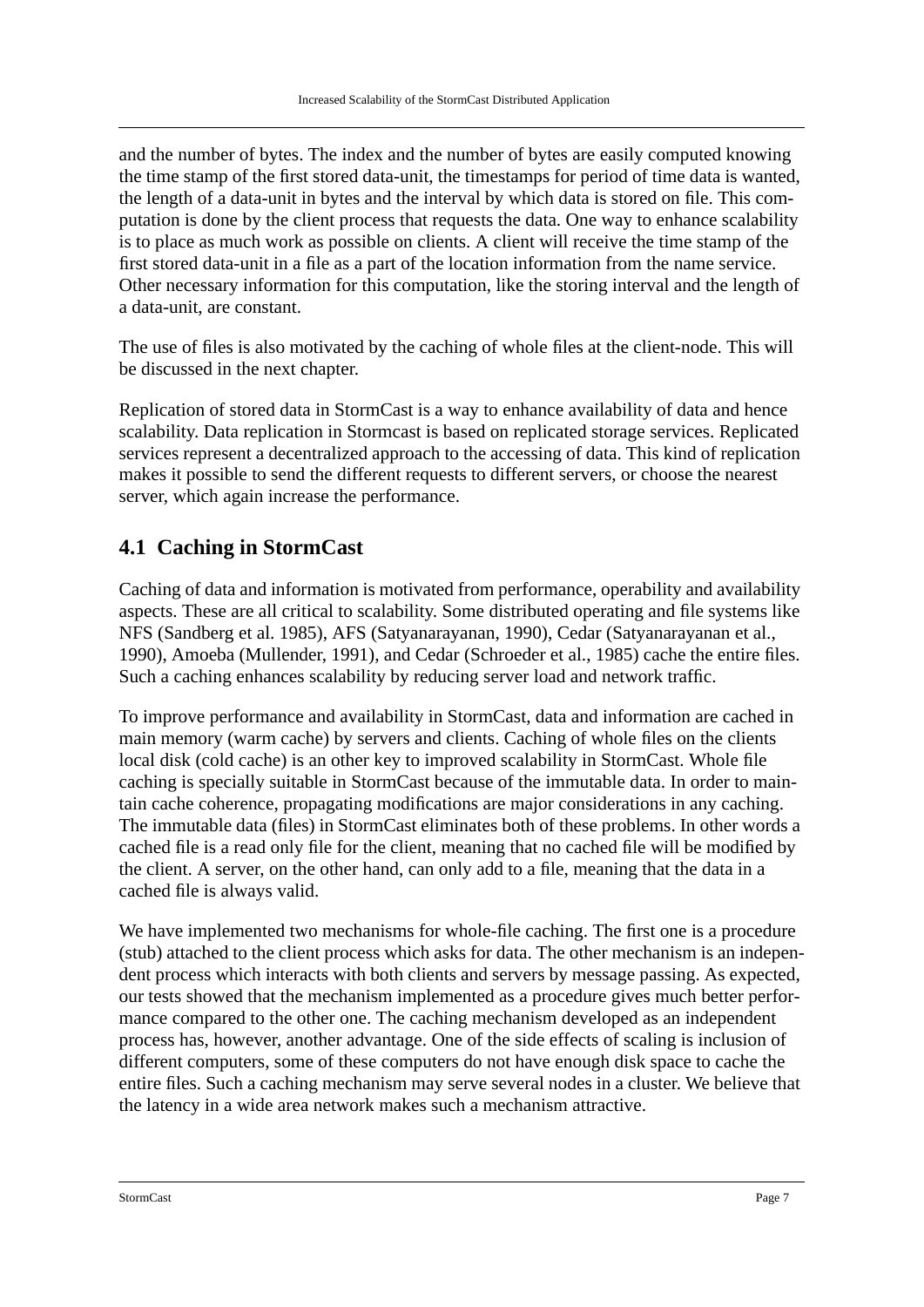We have used a least-recently-used algorithm (LRU) to minimize the disk space used for caching. Whenever the size of disk space used for caching is going to exceed the limitation, the least recently used files are replaced by new files.

#### **5 Future works**

This paper has addressed scalability aspects considered in the StormCast project. In the following we briefly discuss additional aspects of scalability which will be revisited due to further growth of the application.

#### **5.1 Security**

The growth and the geographical spreading of a distributed application increases the anonymity of the users (Satyanarayanan, 1988). Enforcing security in large distributed applications is a more critical task. It consists of three activities: user authentication, resource protection and communication security. The significance of authentication is that in a distributed application like StormCast it is specially important to make users accountable and responsible to the application as a whole and not only to the local UNIX system. The resource protection should consider the privileges a user has in using the resources in the application. Again, using the local UNIX rights can not cover this purpose, because the accountability in the local UNIX system differs from accountability to the widespread application which includes many local systems.

#### **5.2 Heterogeneity**

The StormCast application is developed in a homogeneous environment. The application is, however, going to be used as a workbench at different meteorological institutes. These offices are heterogeneously equipped. A widespread use of StormCast depends on the adaptability to different platforms. There are different ways to meet heterogeneity; portable RPC package and customized mechanisms are methods widely used to avoid heterogeneity problems. Communication in StormCast is mainly an extended RPC, making it possible to check and convert the RPC-packages wherever necessary. On the other hand we have already developed a mechanism for caching of files which lets a computer act as a surrogate for a cluster of other computers. We believe that such mechanisms combined with portable-RPC packages will meet the heterogeneity problems in StormCast.

#### **5.3 Administration**

Scaling implies assigning a distributed application to a wide range of centralized systems. Such an application is unlikely to be managed as a monolithic entity. Administration illustrates a difficulty related to any distributed software, namely the combination of global control with autonomy in the underlying systems. Management in StormCast makes it necessary to delegate the responsibility into the institutional boundaries, defined by geographical limitations. However, such a delegation should be linked with the authorization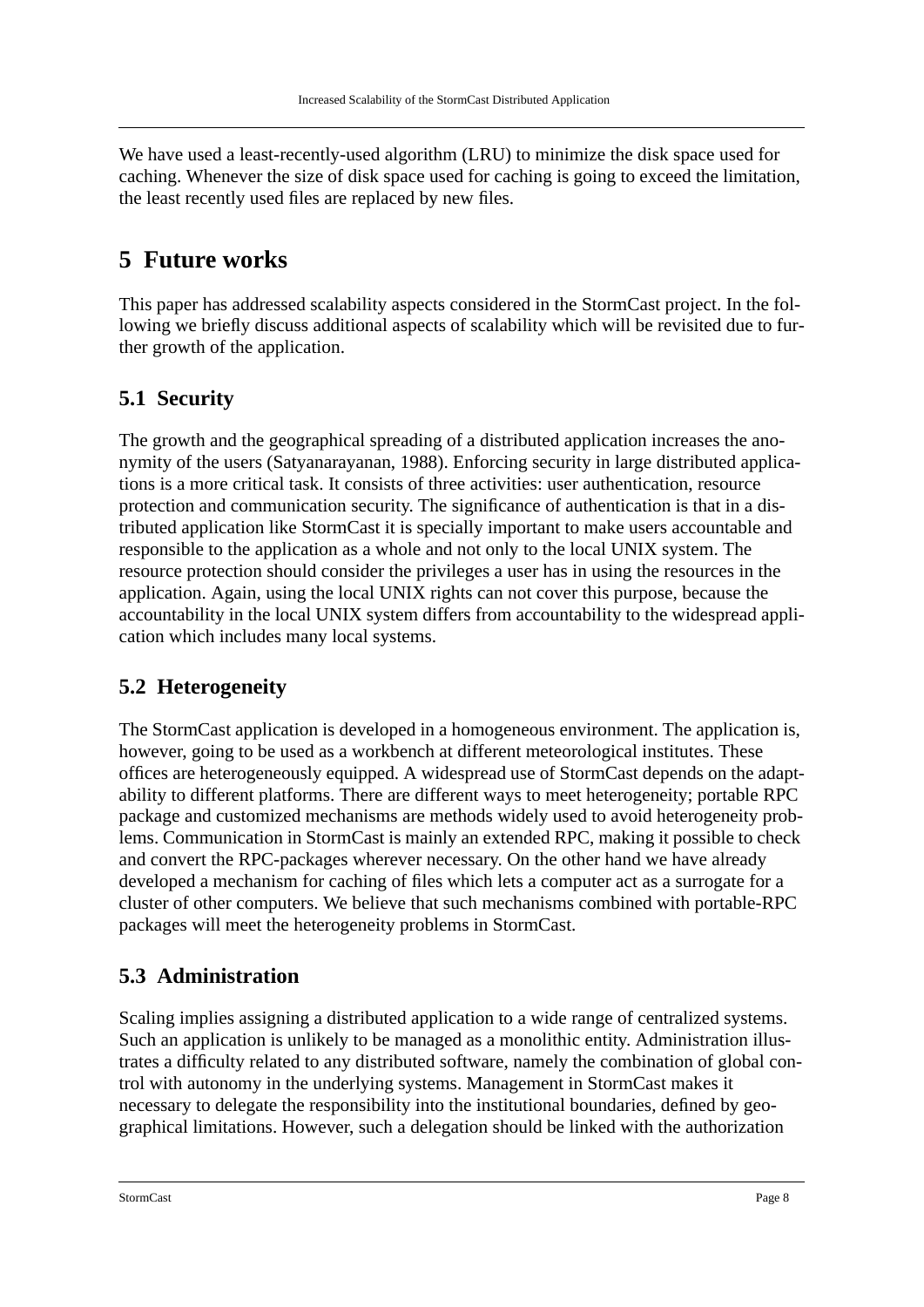(i.e., giving privileges) to some global system administrators. Another related aspect is to produce some special administrative interfaces for every software and hardware entity dedicated to the application (Schroeder, 1993). Any component can be managed by calling its administrative interface. Such an interface is dedicated to administrative tasks and is not used for other purposes. A common way is to automate the administrative tasks using RPCcalls to the interfaces by administrative programs.

# **6 Conclusion**

In this paper we have, based on experiences with the StormCast application, discussed some central issues regarding the growth of a distributed application. A modular, layered and decentralized architecture makes a good platform for scalability of an application. Modularity and decentralism reduce the complicity of a large application by offering different levels of abstraction and ease changes which are unavoidable as an application grows.

Other scalability aspects in the design of StormCast have been transparent naming and name service generating and administrating names in a decentralized. Non-transparent names force the users to remember the name of different nodes and is thus difficult to use in large environments. The StormCast application presents the users with logical names for data and information which do not refer to the physical placement of data.

Replication and widely use of caching is another way to enhance the scalability. In Storm-Cast we have developed mechanisms to cache whole files in the client sites. Whole file caching reduces the traffic in a network and increases the availability of data. Increased network traffic and availability are critical aspects when an application grows.

Security, heterogeneity and administration of a large application are critical aspects regarding to further scaling of the StormCast application. These will all have to be addressed in future.

#### **References**

Goscinski, A. (1991). "Distributed Operating Systems, The logical Design", Addison-Wesley.

Hartvigsen, G., Johansen, D. 1988. StormCast – a Distributed Artificial Intelligence Application for Severe Storm Forecasting, I: M.G. Rodd, T.L. d'Epinay (Red.), *Distributed Computer Control Systems* 1988. Proceedings of the Eight IFAC Workshop (Vitznau, Switzerland, 13-15 September, 1988). Oxford: Pergamon Press, 1989. s. 99-102.

Johansen, D., Hartvigsen, G. (1991). "StormCast - a distributed application", EurOpen spring 91, Conference Proceedings.